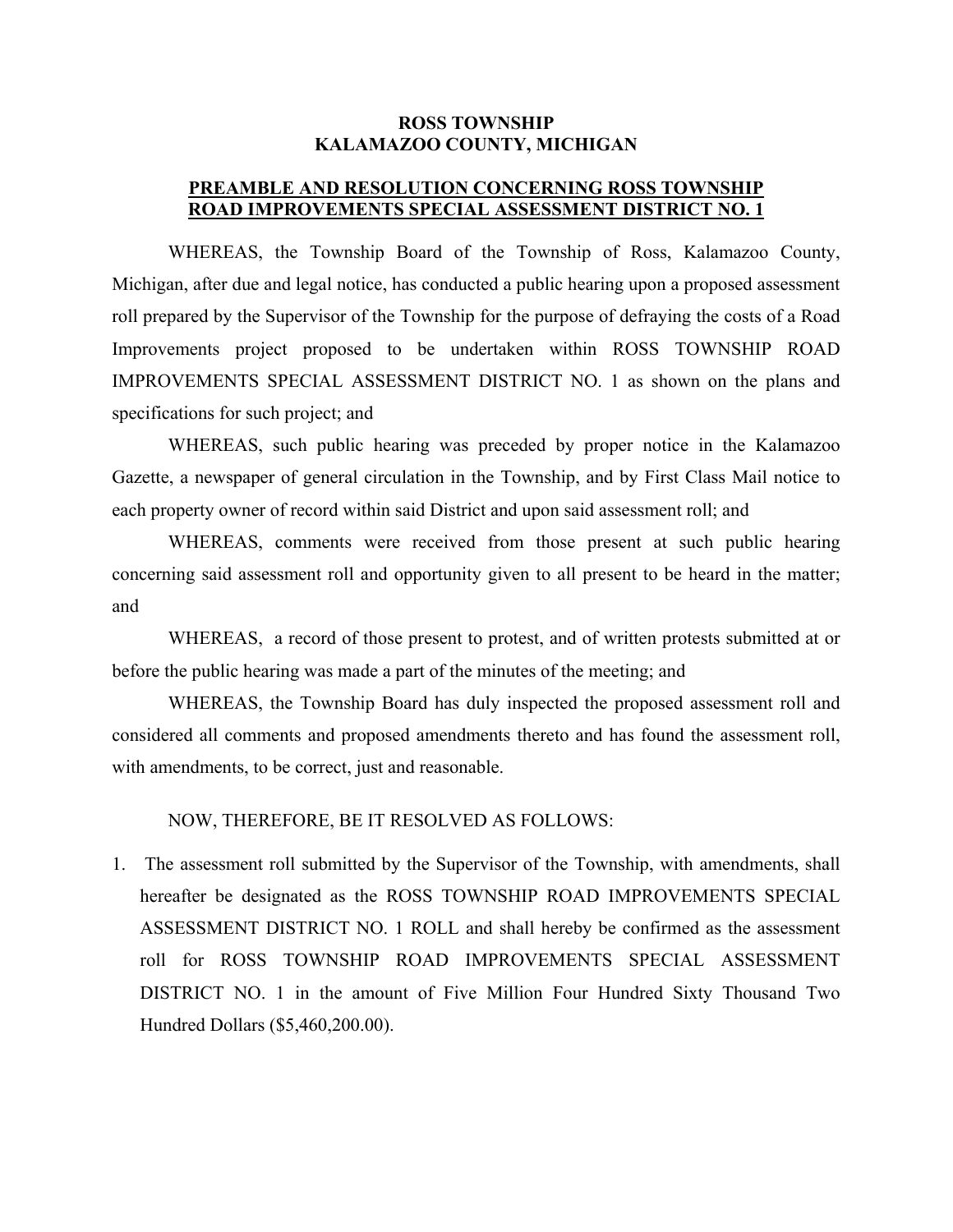- 2. The Township Clerk shall endorse on the Roll the date of this meeting as the date of confirmation of said Roll.
- 3. The assessments in said ROSS TOWNSHIP ROAD IMPROVEMENTS SPECIAL ASSESSMENT DISTRICT NO. 1 ROLL shall be divided into fifteen (15) annual installments of principal plus interest with the first installment to be billed with the Winter 2017 tax bill, due and payable in accordance therewith, and the following installments to be due in the same manner every year thereafter. All unpaid installments prior to their transfer to the tax roll as provided by Public Act 188 of 1954, as amended, shall bear interest payable annually on each installment due date at the rate of 4% per annum, commencing as of the date of any bonds issued in anticipation of the collection of the special assessments but not later than December 1, 2017; provided, however, that if the bonds are issued in anticipation of collection of the special assessments made hereunder, then said installment of special assessments shall bear interest at a rate not more than one (1%) percent above the rate of interest borne by said bonds, the specific rate of interest in such circumstance to be set by subsequent resolution of the Township Board. Any payments made before such interest accrual shall not bear any such interest.
- 4. Future due installments of an assessment against any parcel of land may be paid to the Township Treasurer at any time in full. If any installment of a special assessment is not paid when due, then the installment shall be considered to be delinquent and there shall be collected a penalty at the rate of one (1%) percent for each month, or fraction of a month, that the installment remains unpaid before being reported to the Township Board for reassessment upon the Township tax roll, and interest shall accrue thereafter in accordance with said Public Act 188, as amended and the Michigan General Property Tax Act.
- 5. The assessments made in the special assessment roll are hereby ordered and directed to be collected by the Township Treasurer, and the Township Clerk shall deliver the assessment roll to the Treasurer with his Warrant attached, commanding the Treasurer to collect such assessments in accordance with the direction of the Township Board and said Public Act 188, as amended.